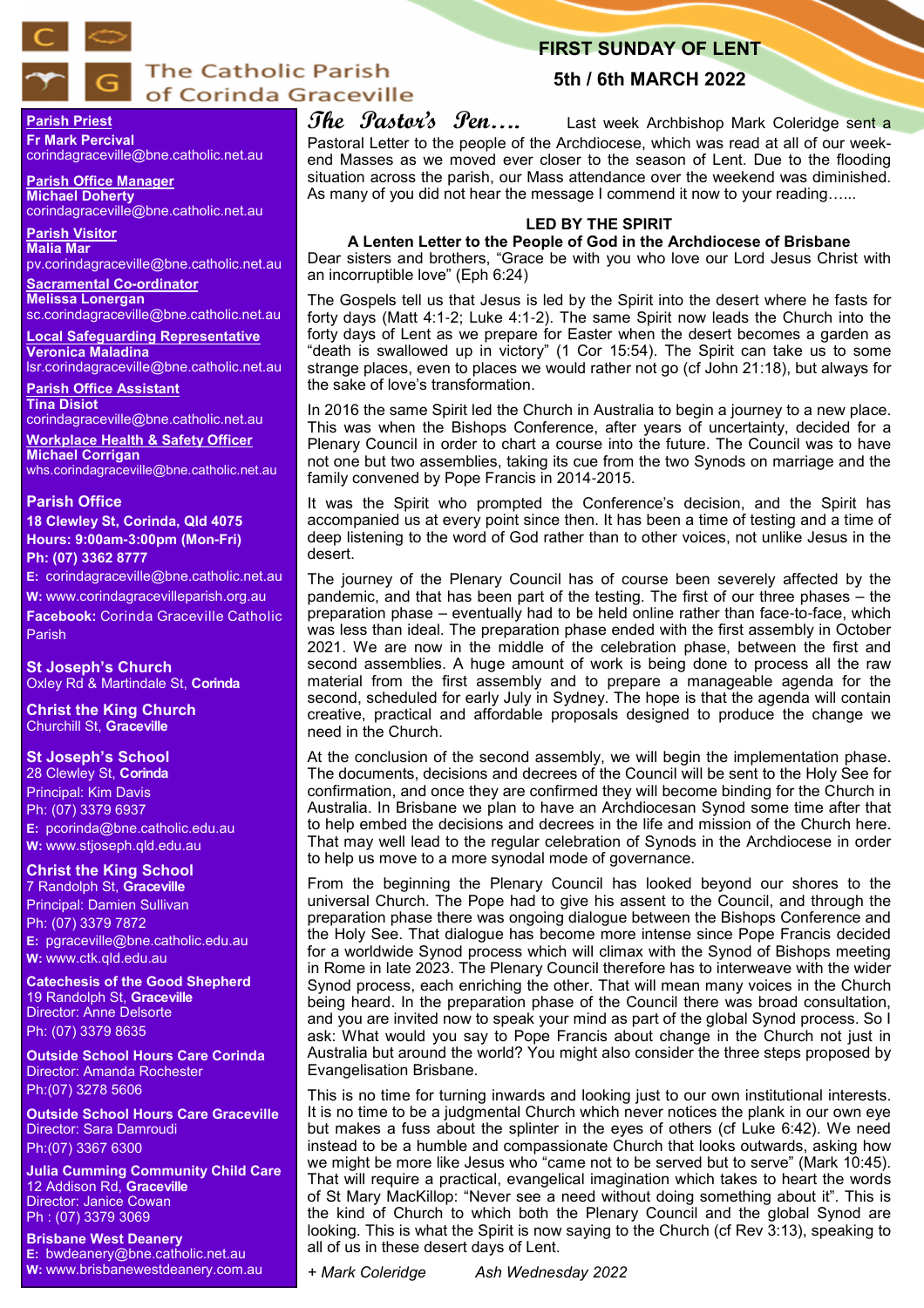

**CATHOLIC PARISH OF CORINDA GRACEVILLE SACRAMENTAL PROGRAM** Expressions of interest are open for those parents who are considering enrolling their children in the Parish Sacramental Program (Confirmation, First Eucharist and Penance). All interested parties are very warmly welcomed to attend an information night on **Thursday, March 17th**, to find out more about our Sacramental program and the process  $\int$  Confirmation for enrolling in the same.

The 2022-24 program - run by the Catholic Parish of Corinda Graceville – is for all children who are baptised and have turned 8 years of age by July 1, 2022 (usually Grade 3 children and above), regardless of which school they attend.

The *mandatory parent information night will be held from 6.30pm at Christ the King Church, Churchill Street, Graceville on Thursday, March 17th. If you have yet to do so, to express your interest in attending the information night simply email the Sacramental Program Coordinator at the following address :*- sc.corindagraceville@bne.catholic.net.au Your correspondence will be acknowledged and a copy of the agenda for the evening will be sent. Those that have already expressed interest will be automatically sent the agenda.

**Enrolments for the Sacramental Program will officially open following the March information session. Enrolments for the 2022/24 program will close 22nd April, no exceptions.**

**Lenten Reflection Books:** are available at the doors of each church. Evangelisation Brisbane has developed a new Lent and Easter Octave reflection resource called 'The Spirit and the Cross'. Written for busy individuals but easily adapted for groups, each day includes a scripture reading and a reflection, some questions to aid prayer and discussion, and relevant quotes from Pope Francis. 'The Spirit and the Cross' has been written by a single author which allows for continuity and development within the resource, taking the reader on a meaningful journey. The author, Deacon Peter Pellicaan, is the Executive Director of Evangelisation Brisbane and is an experienced speaker and faith educator. Archbishop Mark Coleridge said "I thank all who have worked hard to prepare 'The Spirit and the Cross' as a resource for Lent and the Easter Octave, and I commend it to you as a way of helping us to listen more deeply to what the Holy Spirit is asking of us as we seek to enter the future which God is preparing for his Church." If you wish to take a book please donate \$5 in the collection basket to cover the parish expenses of purchasing the book.



**Project Compassion Envelopes and Money Boxes:** are available at the doors of each church for collection this weekend.

**Extreme weather:** has fallen over our parish, our city, across South-East Queensland and throughout New South Wales in the last week. Our thoughts and prayers are with those impacted by the extreme weather: those who are displaced and have lost homes, those who have helped and assisted in saving lives and now in cleaning up and in caring. We especially remember those who have died and their families who are now in mourning. We are thinking and praying for all.

# **Prayer for Those Affected by the Floods**

God of compassion, you created a world for us to know your love and peace yet amidst the beauty of creation we encounter pain and hurt and forces beyond our control. At times like this our hearts are shaken and ache with sorrow at the destruction of our lives, homes and livelihoods. Hear our prayers for those affected by the floods and for all those working to bring relief and fresh hope. Amen.

# **Prayer for Ukraine**

God of peace and justice, we pray for the people of Ukraine today. We pray for peace and the laying down of weapons. We pray for all those who fear for tomorrow, that your Spirit of comfort would draw near to them. We pray for those with power over war or peace, for wisdom, discernment and compassion to guide their decisions. Above all, we pray for all your precious children, at risk and in fear, that you would hold and protect them. We pray in the name of Jesus, the Prince of Peace. Amen.

# NEW PARISH PHONE NUMBER 3362 8777

Please note that due to NBN upgrades the Parish Office Phone Number has now changed. Please record this number for all future phone calls to the parish. The out-of-hours emergency number remains the same as previously: 0422 107 802.



Anatercia 12, was struggling to cope with adult responsibilities after her father died. Then she participated in Caritas Australia- supported training and gained access to psychosocial supports. Now, Anatercia can easily access clean drinking water, community members are able to grow healthy crops all year round, and there is enough nutritious food to eat. Anatercia feels better supported by her community, has more time to study and do her homework, and hopes to fulfil her dream of becoming a nurse.

Please donate to Project Compassion 2022 to help young people succeed in the future and bring stability to vulnerable youth like Anatercia. Together, we can help vulnerable communities face their challenges today and build a better tomorrow For All Future Generations. You can donate through Project Compassion donation boxes and envelopes available at the doors of the church, by visiting lent.caritas.org.au or by calling 1800 024 413.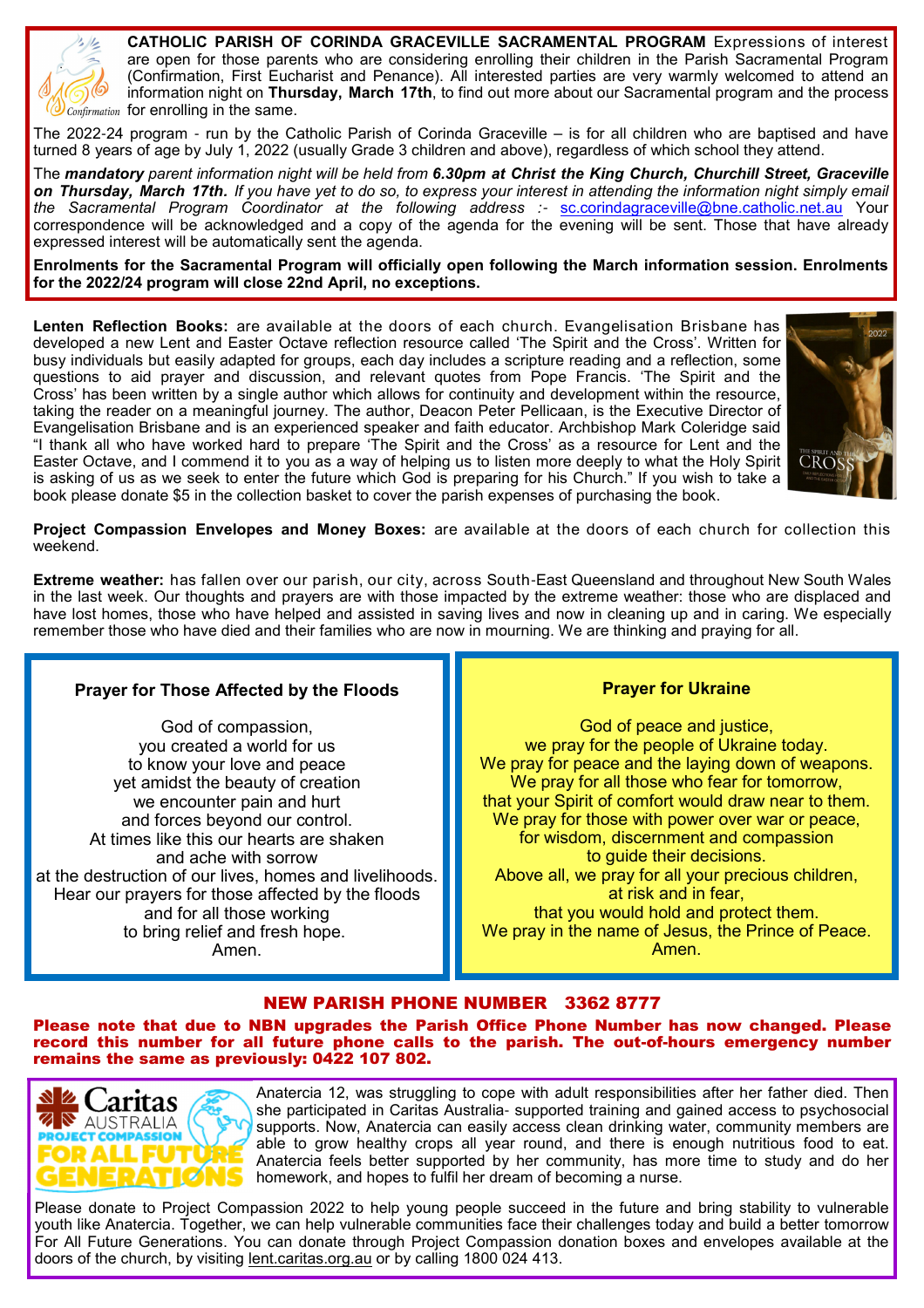**Welcome to the Fijian Choir:** who are leading the music ministry at the 5.30pm Mass this weekend.

**Synod Small Group discussion:** will be held Sunday evening 6th March (this weekend) directly after the 6pm Mass in Christ the King Church. More information on the Synod process is on page four of this newsletter.

**St Joseph's School Year Six Leadership Liturgy:** will be held at 9am on Thursday 10th March in St Joseph's Church. **This means that there will be no 9am Mass this Thursday.** 

**Parish Choir Practices:** if it is safe to do so (depending on floods, rains and storm) the parish choir will commence practising for the Easter ceremonies at 7.30pm this Thursday evening 10th March at St Joseph's Church. Choir members will receive an email if practice is cancelled.

**St Vincent de Paul Meeting:** 8am Friday 11th March at the parish Office. If you are interested in joining SVDP, please email us at ctksj4075@svdpqld.org.au and a conference member will contact you with information. We need more Vinnies members than ever after the recent flood event.

**WORLD DAY OF PRAYER: CHANGE OF DATE: 11th MARCH:** an annual celebration of the unifying power of prayer within Christian communities. Each year, women of a different nation prepare a prayer service and local churches take it in turns to host the celebration. The service this year has been prepared by Christians in England, Wales and Northern Ireland with the theme "I know the plans I have for you" based on Jeremiah 29:1-14. The local World Day of Prayer Service will now be held on **Friday 11th March at Oxley Uniting Church (cnr Oxley Station Road and Premier Street) at 10.00am**. All welcome.

**Youth Group will be held FRIDAY 11th March, if the weather is safe and flooding has receded.** Youth Group is held each Friday night of the school term at 6.30pm in St Joseph's Hall Corinda. All high school aged youth and young adults are invited to attend. Come along to join in the fun and friendship.

**Stations of the Cross:** held at 7pm each Friday evening of Lent at St Joseph's Church Corinda. If you are able to attend safely, please add this Lenten devotion to your schedule.

**Enrolments for First Holy Communion officially close Friday, 11th March.** Please return your Sacramental Enrolment form to the parish office or email to sc.corindagraceville@bne.catholic.net.au

**Children's Liturgy of the Word:** for all primary school aged children on Sunday 13th March at the 8am Mass at St Joseph's Corinda, and will continue at St Joseph's Church each fortnight of the school term.

**Christ the King School Sponsored Mass:** will be held next weekend at the 9.30am Sunday Mass 13th March.

**ANOINTING MASS: 10am Wednesday 16th March at St Joseph's Corinda.** All are invited to attend this special Mass of Anointing during the season of Lent.

**Sacraments of Initiation Information Night** (Confirmation, First Eucharist and Penance) 6.30pm at Christ the King Church, Graceville on Thursday 17th March. See full details on page 2.

**St Joseph's School Sponsored Mass:** will be held at 5.30pm on Saturday 19th March.

**Helpers Needed:** Unfortunately we are unable to commence **Children's Liturgy of the Word** at the 9.30am Christ the King Sunday Mass due to a lack of leaders / helpers. If you wish to assist in this important ministry to our children, please contact the parish office or speak to Malia Mar at Mass. You do not need to have any "teaching" qualifications, just a love of God and a love of children! You will be supported with resources and rostered as appropriate. *The Archdiocese of Brisbane has standards of conduct for employees and volunteers to maintain a safe and healthy environment. Our commitment to these standards requires that we conduct background referencing for all persons who will engage in direct and regular involvement with children, young people and/or vulnerable adults.* 

*We pray for the good health, strength and healing of:* Ron Atkins, Alan Carr, Bridie Carr, Jairo Cifuentes, Beryl Clark, George Cole, June Denham, Ian Douglas Coles, Maureen Doherty, Nash Giles, Carla Gill, Philomena Green, Bob Healy, Myrna Healy, Clare Hickey, Ned Hiller, Mark Inmon, Ryan Lange, Anthony Leo, Gordon McCormack, Neil McCormack, Kevin McErlean, Jack McLaughlin, Colin McLeod, Geraldine McLeod, Maureen McNamara, Margaret Mealey, Damien Mollard, Julene Montgomery, Adam Morrison, Monica Morrison, Jan O'Donoghue, Jimmy O'Keefe, Taavi Orupold, Emma Parer, Genevieve Parer, Shelly Parer, Dawn Punter, Sr Bernadetta Robinson olsh, Mary Shand, Tony Stark, Sr Cyprian Thureson pbvm, Pauline Thureson, Geoffrey Trenear, Paul Vickers, Rebecca Wallace, Nick Willemsen, Frank Zubeldia. We pray for all who are suffering from Covid19.

*We remember and pray for all our parishioners living in aged care.* 

*May the recently deceased rest in peace:* Maurice Mirabito, Sr Margaret Jennings olsh, Carmel Spierings, and for all those who have died from Covid19

*We pray for those whose anniversaries occur about* this *time:* May Markey, Colin Little, Mark Plunkett, Celine Doherty, Colin Cuthbert, Cathy Rogers, Douglas Wode, Ron Parker, Julie McHugh, Judith Massey, Joan Crowley



100% Australian owned and operated by the **Catholic Church**